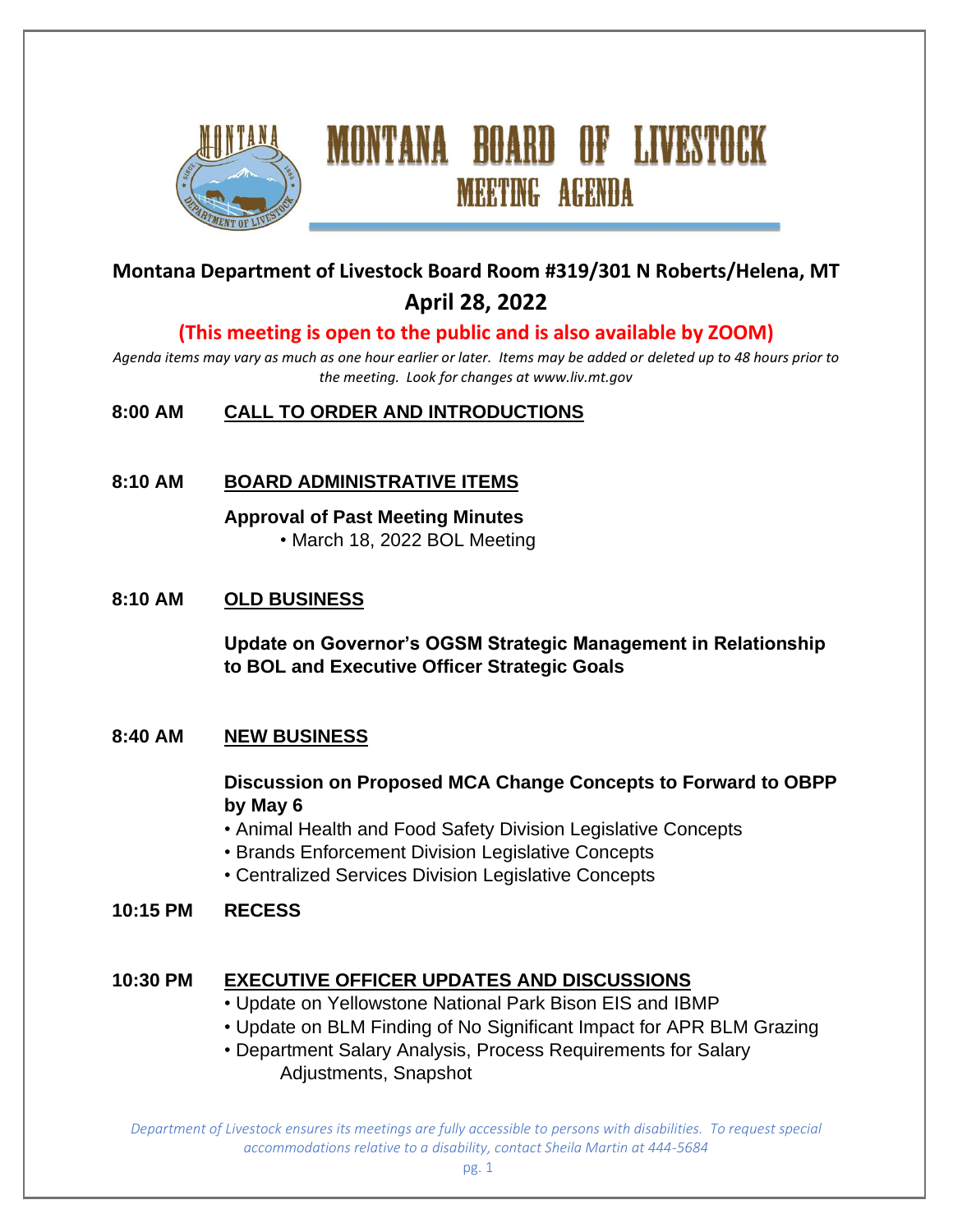

# **MONTANA BOARD OF LIVESTOCK MEETING AGENDA**

# **12:00 PM LUNCH**

# **12:30 PM PREDATOR CONTROL**

#### **LLB Predation Claims Report and General Updates**

#### **1:00 PM BRANDS ENFORCEMENT DIVISION**

- **Establish Rules for Horse Owner Amnesty MCA 81-10**
- Review Options for Fees and Procedures
- Approve Fees and Procedures

#### **Out-of-State Travel Request ILIA**

• International Livestock Identification Meeting in Fort Worth, Texas

#### **Request to Hire Positions**

- Assistant Market Supervisor at BLS (Vacated Due to Retirement)
- Part-Time Market Inspector (.5 FTE) in Glasgow (Vacated Due to Promotion to District Investigator)

# **Brands Division Appeal**

• Ed McCauley – Horse Estray

# **Discussion of Brands Administrator Opening**

# **1:45 PM ANIMAL HEALTH & FOOD SAFETY DIVISION REPORTS**

# **1:45 PM Animal Health Bureau**

- Brucellosis Update
- Request to Hire Animal Health Program Veterinarian
- Highly Pathogenic Avian Influenza Update
- Request to Change Camelid Administrative Rule

#### **2:15 PM Meat & Poultry Inspection Bureau**

- CIS Progress
- Hiring Update
- Request for Out-of-State Travel to Georgia
	- **--**National Association of State Meat & Food Inspection

*Department of Livestock ensures its meetings are fully accessible to persons with disabilities. To request special accommodations relative to a disability, contact Sheila Martin at 444-5684*